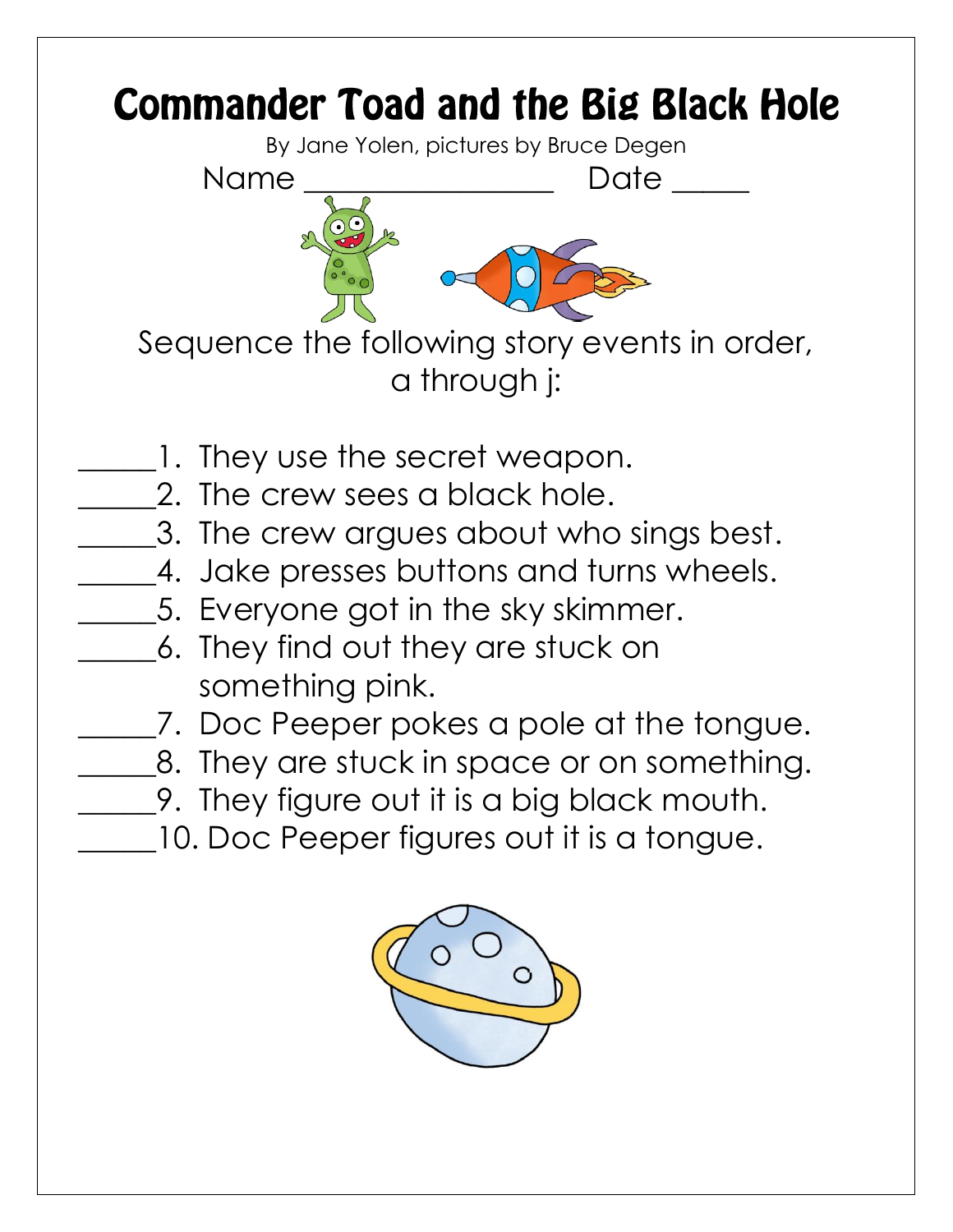## Answer Key

## **Commander Toad and the Big Black Hole**

By Jane Yolen, pictures by Bruce Degen

Sequence the following story events in order, a through j:

- *i* 1. They use the secret weapon.
- q 2. The crew sees a black hole.
- b 3. The crew argues about who sings best.
- g 4. Jake presses buttons and turns wheels.
- $h_{\text{L}}$ 5. Everyone got in the sky skimmer.
- d 6. They find out they are stuck on something pink.
- i 7. Doc Peeper pokes a pole at the tongue.
- $\_\_c\_\_8$ . They are stuck in space or on something.
- f 9. They figure out it is a big black mouth.
- e\_lo. Doc Peeper figures out it is a tongue.